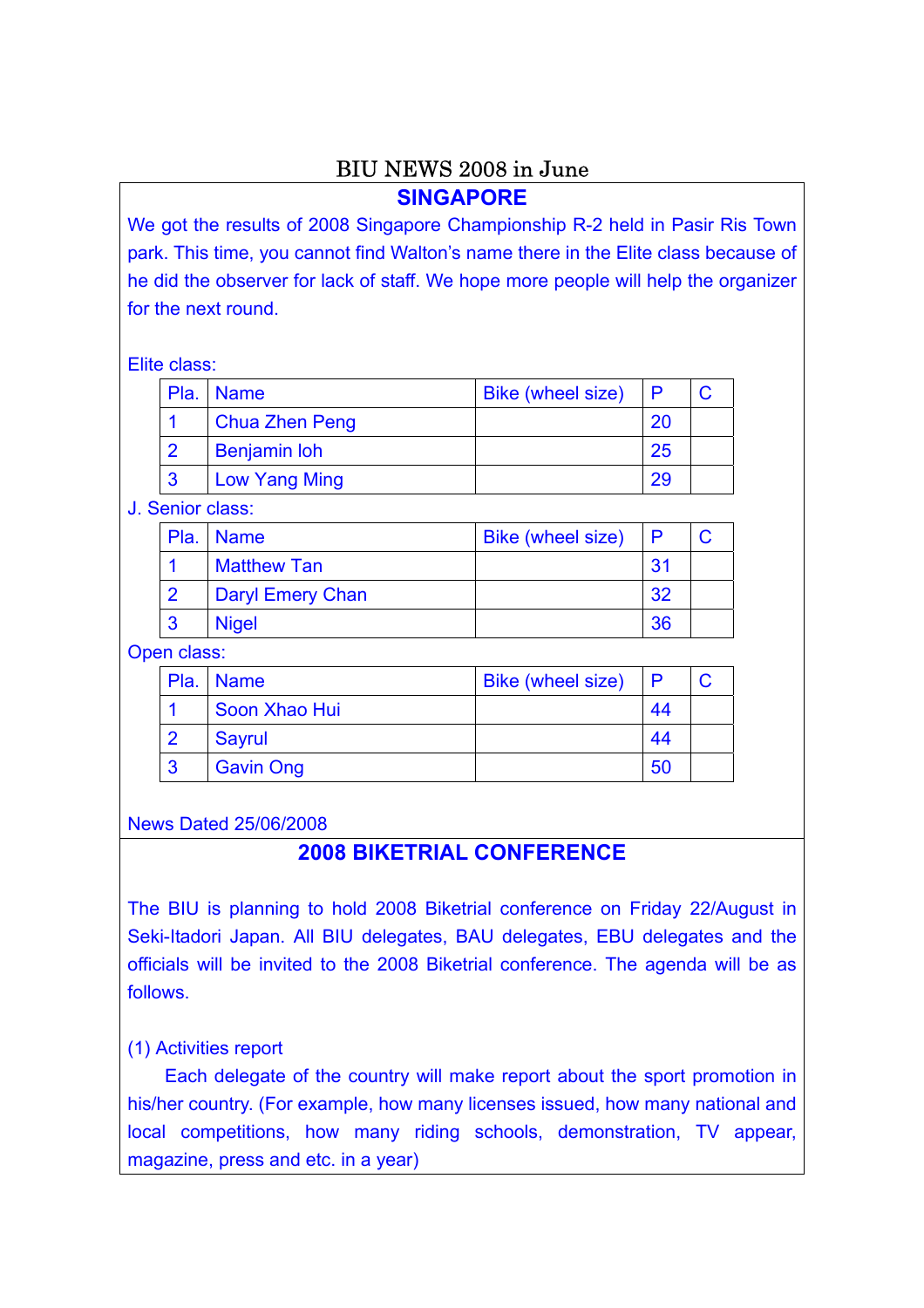(2) Event calendar 2009

The proposals for the BIU events (WBC/WBIC) must be presented in the meeting by the delegates of the countries or by the BIU. We will decide the provisional international calendar for 2009 and release it in the conference.

1. 2009 WBC: BIU will report the plan.

2. 2009 APBC: BAU will report the plan

3. 2009 EBC: EBU will report the plan

4. Other

(3) Discussion about rules

1. Constructor rules for 2009

2. Sanctioning fee of WBC

3. Other

(4) Other

We are looking forward to meet you in the conference.

News Dated 25/06/2008

## **BIKETRIAL IN ASIA**

We have decided to introduce you about following mail from Malaysian delegate Syarul to Biketrial Singapore Walton. It is the beginning of the Biketrial sport in Malaysia.

First and foremost, we would like to thank to you and your team for coming down to Malaysia and do the BikeTrial Demo in Paroi, Seremban. It was a successful demo which we had a positive feedback from the Chairman of State Action Committee for Human Development, Youth and Sports of Negeri Sembilan, Yang Berhormat (YB) Abd Samad Bin Ibrahim and the State Minister himself Yang Amat Berhormat (YAB) Dato' Seri Utama Hj. Mohamad Bin Hj. Hassan.

As our discussion in Ulu Bendul, Seremban, with the Yang Berhormat Abd Samad Bin Ibrahim, Negeri Sembilan state would like to hold one of the rounds of Asia Pacific BikeTrial Championship in 2009. The state is also interested to buy 20 Trial bikes to start off and to promote the sport in Negeri Sembilan. Ulu bendul would also be the place for training the BikeTrial athletes. The location for the championship would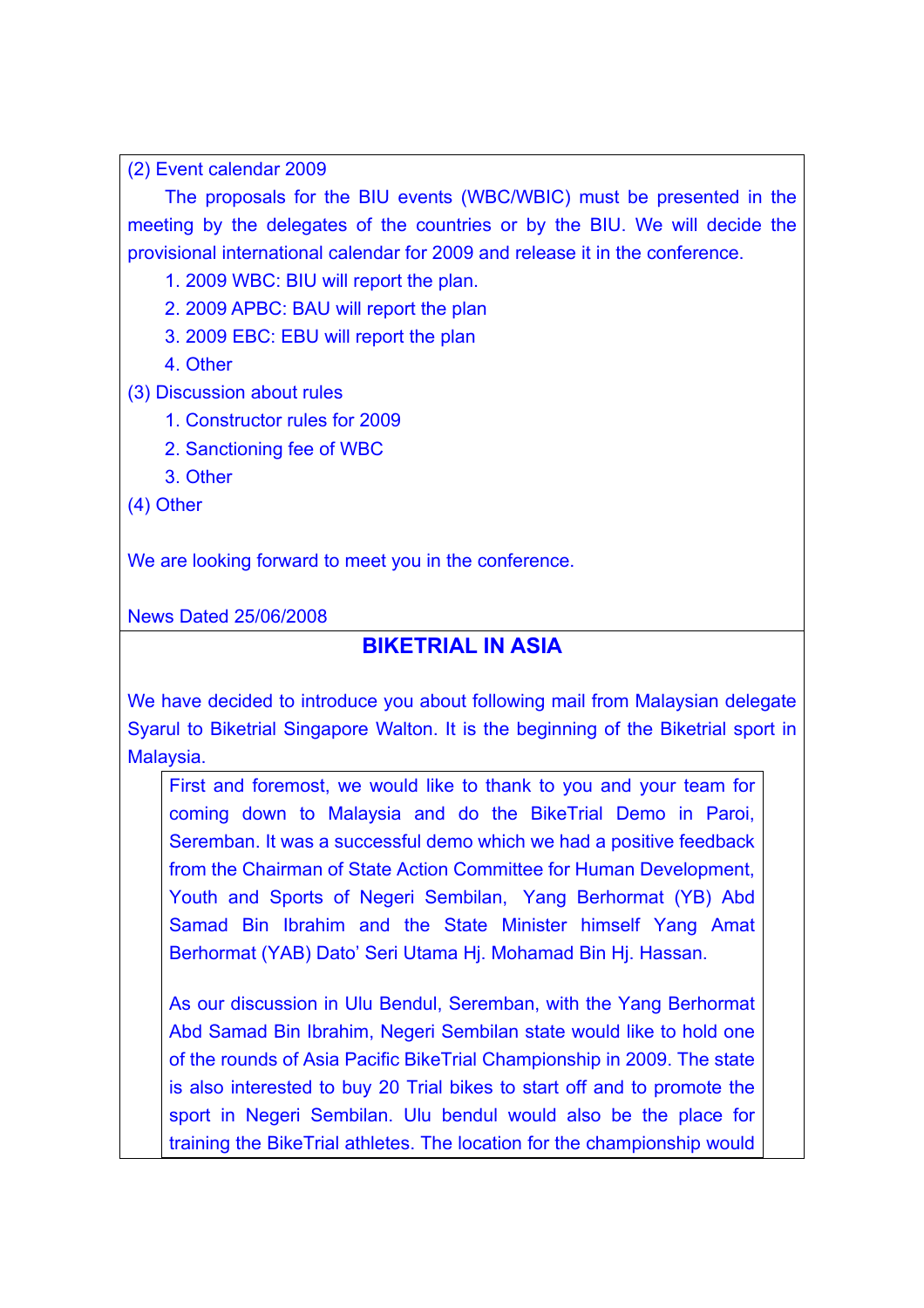be in Ulu Bendul, Seremban, Negeri Sembilan. We hope you and your team had a really fun ride in Ulu Bendul and to be honest the local people really enjoyed the free show that day.

Malaysia BikeTrial is looking forward to work closely with Singapore BikeTrial to make the event a dream come true and to promote the sport throughout Malaysia.

Together with this email I attach a zip folder consist of pictures of Ulu Bendul and the Demo in Paroi on  $14<sup>th</sup>$  June 2008.

Best Regards,

**Syarul** 

Now we are sure that the APBC will revive in 2009 after slept for 2 years. The plan of 2009 APBC will be as follows.

| <b>APBC R-1</b>            | <b>MALAYSIA</b>                                |
|----------------------------|------------------------------------------------|
| Yet to be decided          | (Ulu Bendul, Seremban, Negeri Sembilan)        |
| <b>APBC R-2</b>            | <b>JAPAN</b>                                   |
| $x \times \frac{A}{12008}$ | (MOTEGI circuit of HONDA in Ibaraki Prefecture |

About Japan round, it will be held in the new venue MOTEGI circuit. It is very famous by hosting many motorcycle race and car race and also WCT (world championship Trial) every year. They (the Venue sponsor HONDA and the Main sponsor WEIDER) are thinking about hosting WBC in the future there. We are quite sure that this will be a beginning of new time for Biketrial in Asia, and it will be very important for Biketrial sport.

News Dated 25/06/2008

# **2009 ASIA PASIFIC BIKETRAL CHAMPIONSHIP**



We got a report as follows from Biketrial Singapore Walton about possibility of hosting 2009 APBC in Malaysia and the about checking place where they are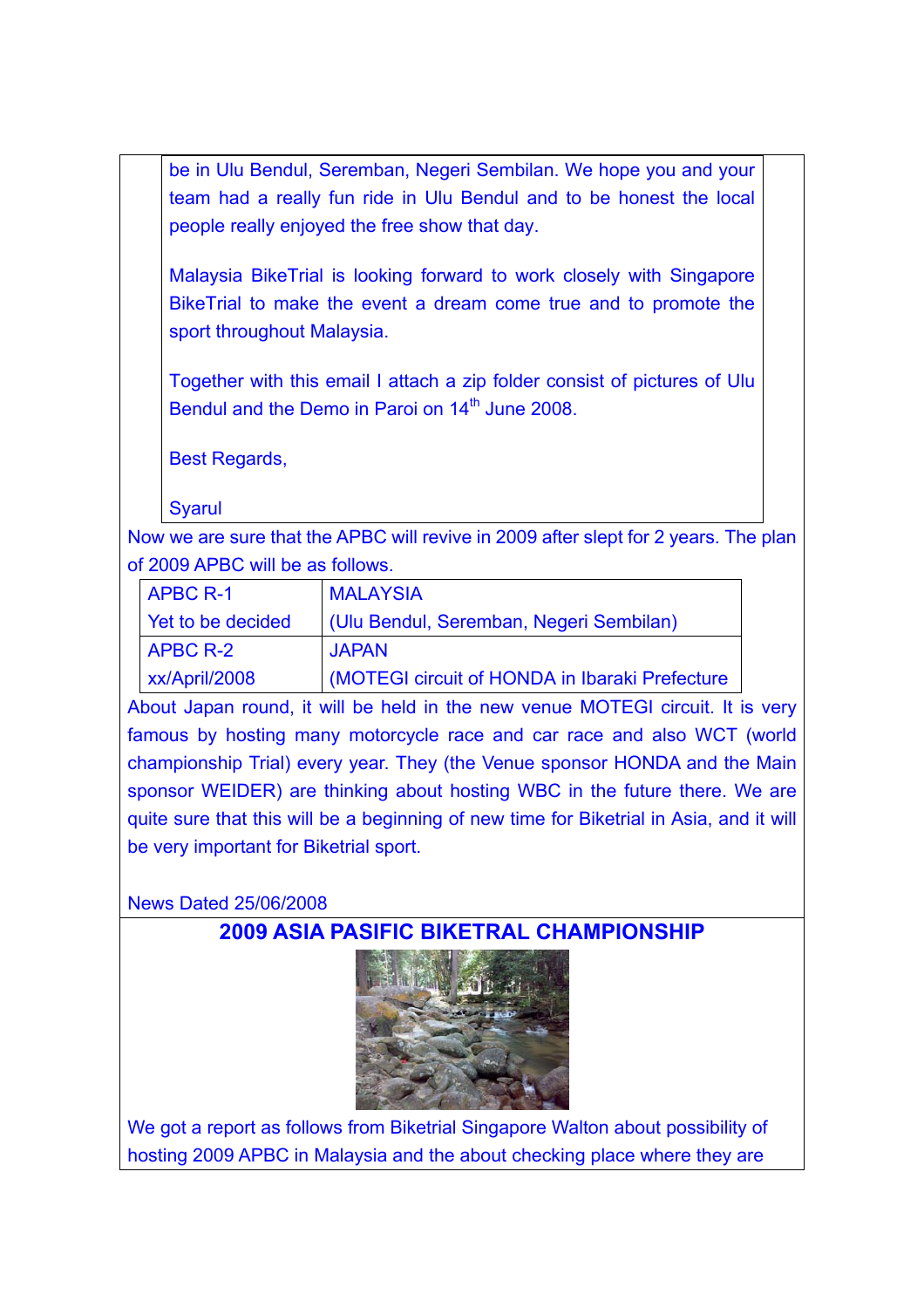planning for the venue.

Dear Hiro,

Attach are the photos of the visit to Seramban Malaysia, Proposed location for APBC 09 to BikeTrial Asia Union. BikeTrial Singapore sent 3 riders, Walton, Nelwin and Ben to take a look and also a demonstration to the State minister. Good news has that the government has been very supportive and they want the APBC very much. They are also talking to Malaysia delegate Syarul about starting a BikeTrial school and supporting them with 10 new MONTY beginner bikes to new riders in Malaysia as the sport is new and many cannot afford expensive bikes. BikeTrial Malaysia will be having a meeting with the Government bodies this week to discuss further and also to invite one representative to The Worlds BikeTrial Championship Finals in Seki Itadori, Japan to see how Worlds class competition is like and to further convince them to support the event. BikeTrial Singapore has offered to help in Managing and building of the APBC in Malaysia shall the event be confirmed as the location was fantastic and something that Singapore terrain cannot offer. The rider had a great time in a 2 day training they want to go back soon! We hope the best for the meeting and good news from Malaysia soon!

Regards **Walton** BikeTrial Singapore

Thanks for your activities for our sport, Walton. The place looks very nice with water and many big round shaped rocks all around. In case they can host 2009 ABPC in Malaysia, It will be Round 1 in March. And Round 2 will be in MOTEGI Japan in April. Now BJU is planning about support Malaysia and to help the experience of delegate, They are going to invite Syarul to 2008 WBC Seki-Itadori. Please wait for their information. We hope it will help Biketrial promotion in Asia.

News Dated 24/06/2008

**SINGAPORE BIKETRIAL CHAMPIONSHIP ROUND 2**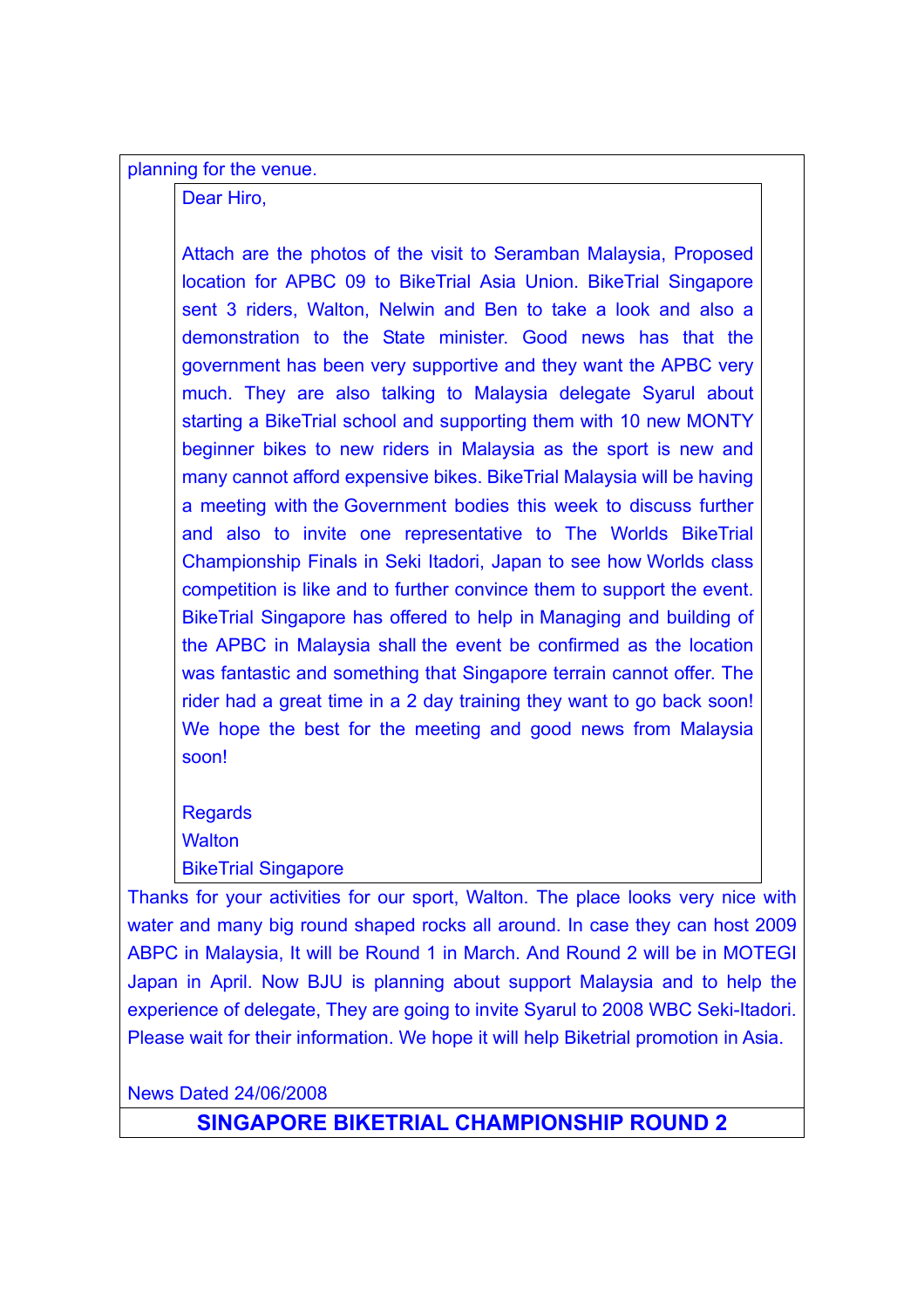

The event was held in Pasir Ris Town park. Malaysian delegate Syarul took part in the Open class.

Sharul Win 2ns place in the Open category in Singapore National championship round 2, he lost to the first place by truck time! What a pity! Attach are the pictures! Jansen is back to BikeTrial again! I think he got sick of racing cars!

regards

**Walton** 

Thank you for your report. It is nice to know that Syarul not only likes Biketrial but also riding and compete. That is great! Also it is nice to know that Jansen Tan came back to Biketrial. He is one of oldest rider in Singapore and he was one of the best and took part WBC and APBC before. He changed to car race but now again with Biketrial. That is very good.

News Dated 24/06/2008

# **BIKETRIAL DEMONSTRATION IN MALAYSIA**



We got a report and some photos of a Biketrial demonstration in Malaysia. Please check the report below written by one Malaysian rider about the demo.

On Saturday (14th June), there was a youth and sport event in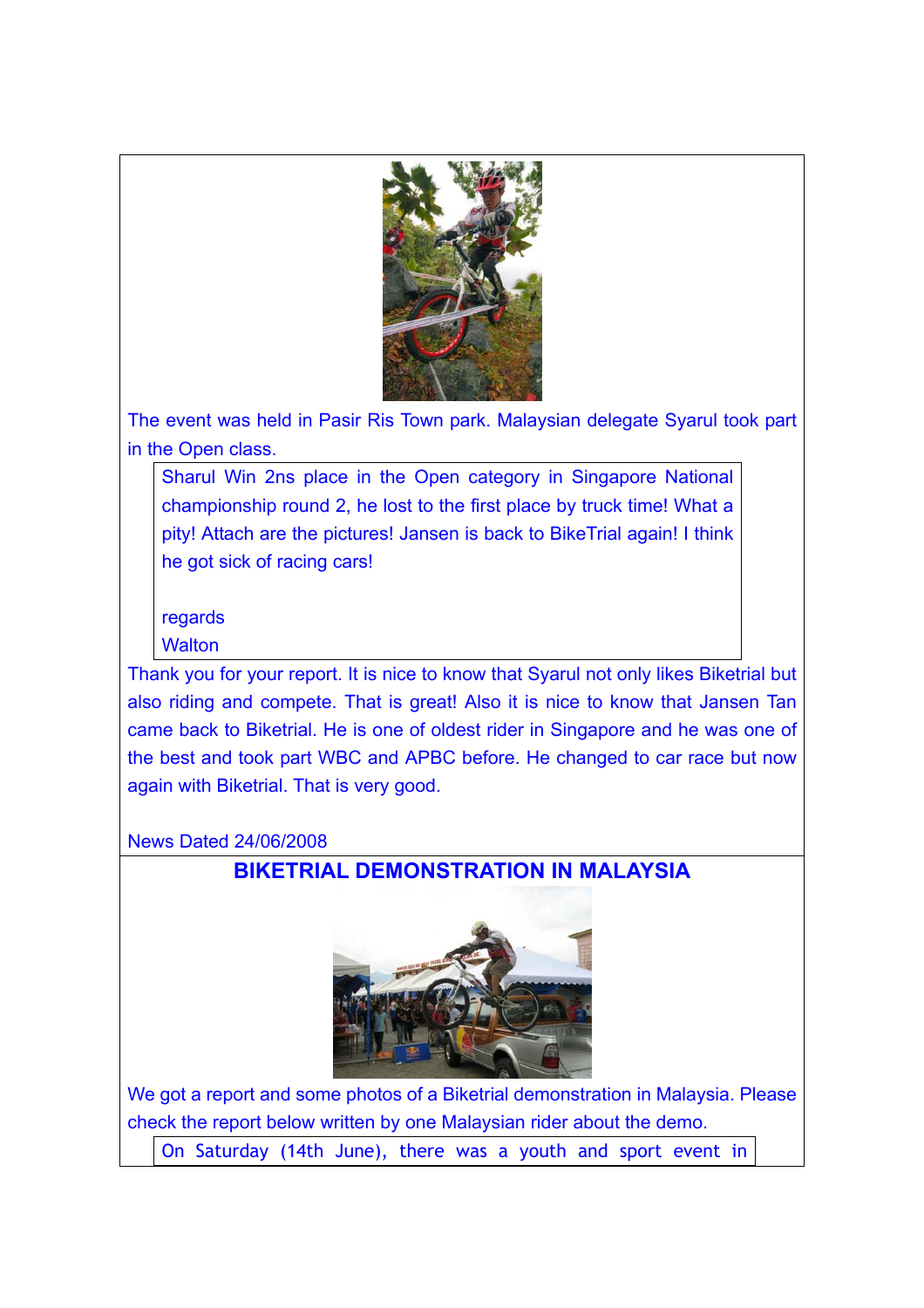Komplek Belia dan Sukan (Youth & Sports Complex) in Seremban, Negri Sembilan. The event was organised by the Negri Sembilan State Government. There were a lot of booths showcasing youth related sports activities and career oriented opportunities. Some VIPs were there to give their important two bits on youth culture et al. The RM95 million spaceman of Malaysia was also there to inspire the youths to shoot for the stars. All these brouhaha could not over shadow the Biketrial event that was taking place. Syarul (aka The Race Boy) managed to get a booth at the event to organised a first ever major demonstration and promotion of BikeTrial with Red Bull being the sponsor in Malaysia!!! At one point, I overheard someone saying that the organiser had to stop the guys from riding to ensure that everyone was focused on the speeches given by the VIPs. Monty riders from BikeTrial Singapore were invited to demonstrate the skills and stamina required to ride trials. The sections consist of wooden pallets and a Red Bull Ford 4WD truck. Walton, Ben and Nelvin. Walton is also the President of BikeTrial Asia Union/BikeTrial Singapore Union. After the demo, I managed to get Walton to teach me some basic riding techniques and also to clarify on some of the BikeTrial rules. After the event, I managed to pack up three of the wooden pallets in my truck. I hoped to be able to practice on them... LOL.

Write up by: Jack Photos : Naga

News Dated 24/06/2008

# **COLOMBIA**

We got information from Biketrial Colombia (Javier Zapata) about their 2008 national Biketrial championship round 2, held on 22/June in PARQUE ECOLÓGICO EL SALADO, ENVIGADO-COLOMBIA. There are 4 categories and 28 riders took part in total. The top 3 in Elite class this time, Rodorigo Ocampo, Alejandro Echavattia and Avila Edwin will take part in Senior class of 2008 WBC in Japan. We hope good luck for Colombian Team! The results as follows.

Elite class: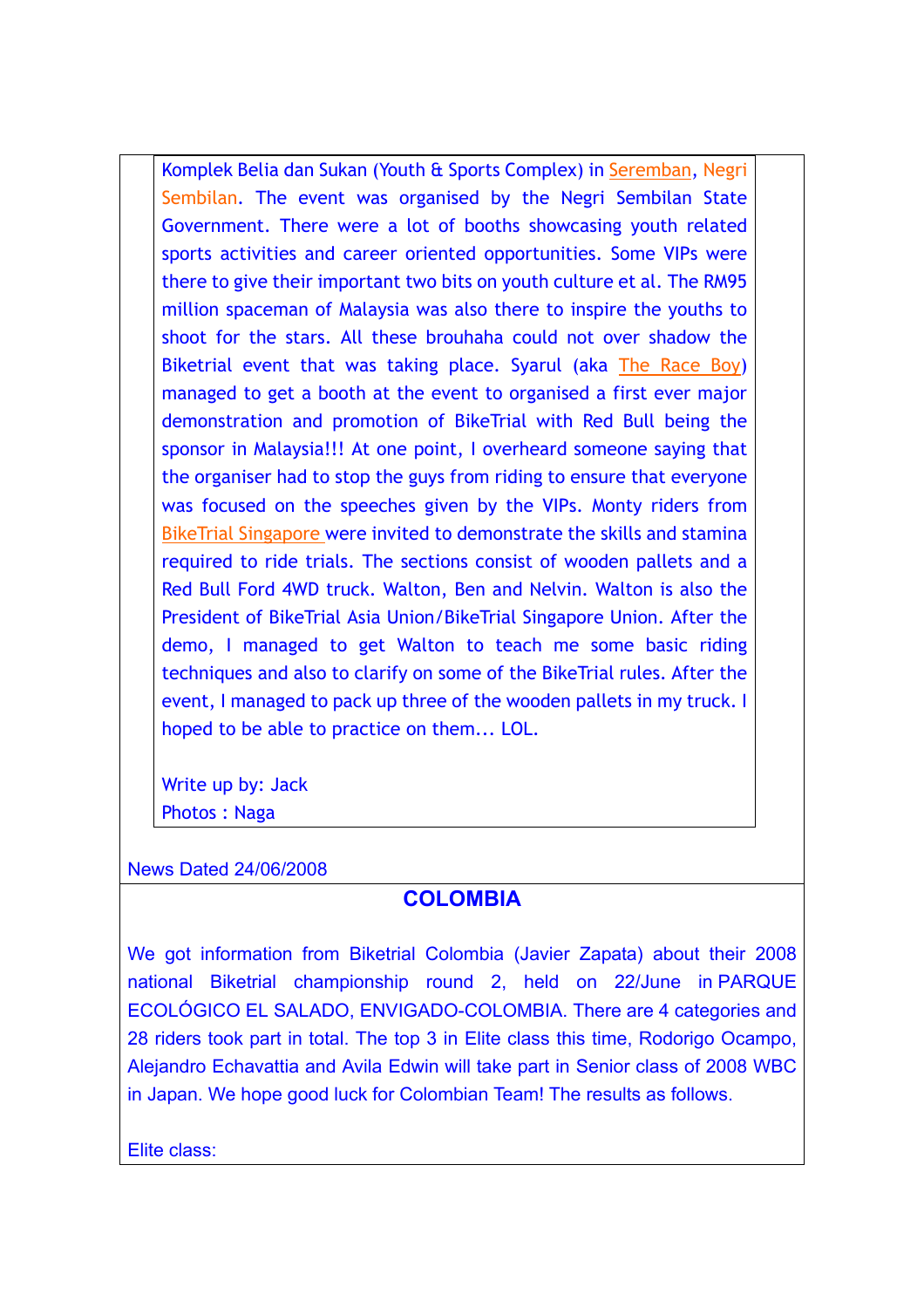| Pla.           | <b>Name</b>             | Bike (wheel size) | P  | $\mathbf C$ |  |
|----------------|-------------------------|-------------------|----|-------------|--|
| 1              | Rodrigo Ocampo          | <b>Echo (26)</b>  | 52 |             |  |
| $\overline{2}$ | Alejandro Echavarria    | Monty (20)        | 54 |             |  |
| 3              | <b>Edwin Avila</b>      | <b>Echo (20)</b>  | 56 |             |  |
| 4              | <b>Manuel Soto</b>      | <b>Koxx (20)</b>  | 56 |             |  |
| 5              | <b>Juan Martin Lora</b> | <b>Koxx (20)</b>  | 58 |             |  |
| 6              | <b>Jose Sanchez</b>     | Monty (20)        | 60 |             |  |

## Expert class:

| Pla.           | <b>Name</b>             | <b>Bike (wheel size)</b> | P  |  |
|----------------|-------------------------|--------------------------|----|--|
|                | <b>Tomas Atheortua</b>  |                          | 56 |  |
| $\overline{2}$ | <b>Santiago Sanchez</b> |                          | 58 |  |
| 3              | <b>David Lince</b>      |                          | 60 |  |

### Avanzados class:

| Pla. | <b>Name</b>           | <b>Bike (wheel size)</b> | P  |  |
|------|-----------------------|--------------------------|----|--|
|      | <b>Daniel Ospina</b>  |                          | 40 |  |
| 2    | <b>Emilio Jimenez</b> |                          | 42 |  |
| 3    | <b>Pedro Londono</b>  |                          | 47 |  |

# Principiantes class:

|  | lame | <b>Bike (wheel size)</b> |  |  |
|--|------|--------------------------|--|--|
|  |      |                          |  |  |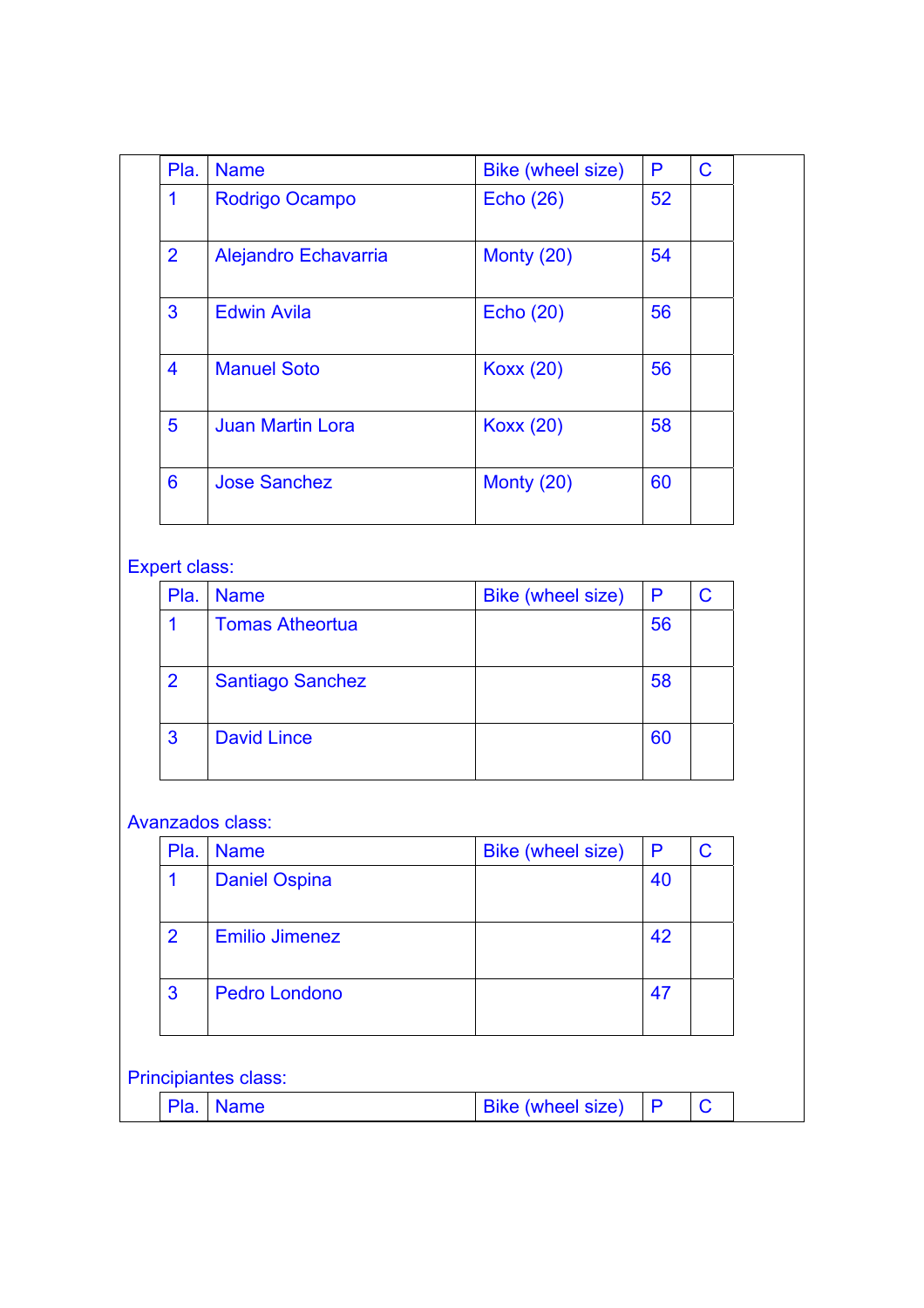|                | <b>Pablo Sanchez</b>  | 23 |  |
|----------------|-----------------------|----|--|
| $\overline{2}$ | <b>Miguel Roa</b>     | 26 |  |
| 3              | <b>Julian Gaviria</b> | 28 |  |

More information in their web page: www.zapatabikes.com

News Dated 23/06/2008

# **4 DAYS BEFORE CLOSE ENTRY**

We got entry from 144 riders/11 countries for 2008 WBC. There are 4 days more to close the entry. Please do not forget to send your entry form till 26/June.

News Dated 23/06/2008

# **ENTRY LIMIT OF 2008 WBC IN JAPAN**

The following information was sent to all delegates by post today on 20/June. This was sent from the BJU for taking back the wrong information sent to delegates in May. But we afraid about the delay of sending this information. There is only 10 days to the closing date. We are quite sure of delay of receiving this information in some countries. We proposed to the BJU to extend the closing date at least 2 weeks more from 29/June. We are waiting for the decision of the BJU about it.

**(The BJU accepted the proposal from the BIU and they already decided to extend the closing date of accommodation form for 2 weeks more till 12/July)** 

A revision of "Accommodations and Traffic service -The cost & Instructions"

We would like to inform you of the correction about the accommodations during the world Biketrial championship 2008 in Seki-Itadori. We had formally sent you the above-mentioned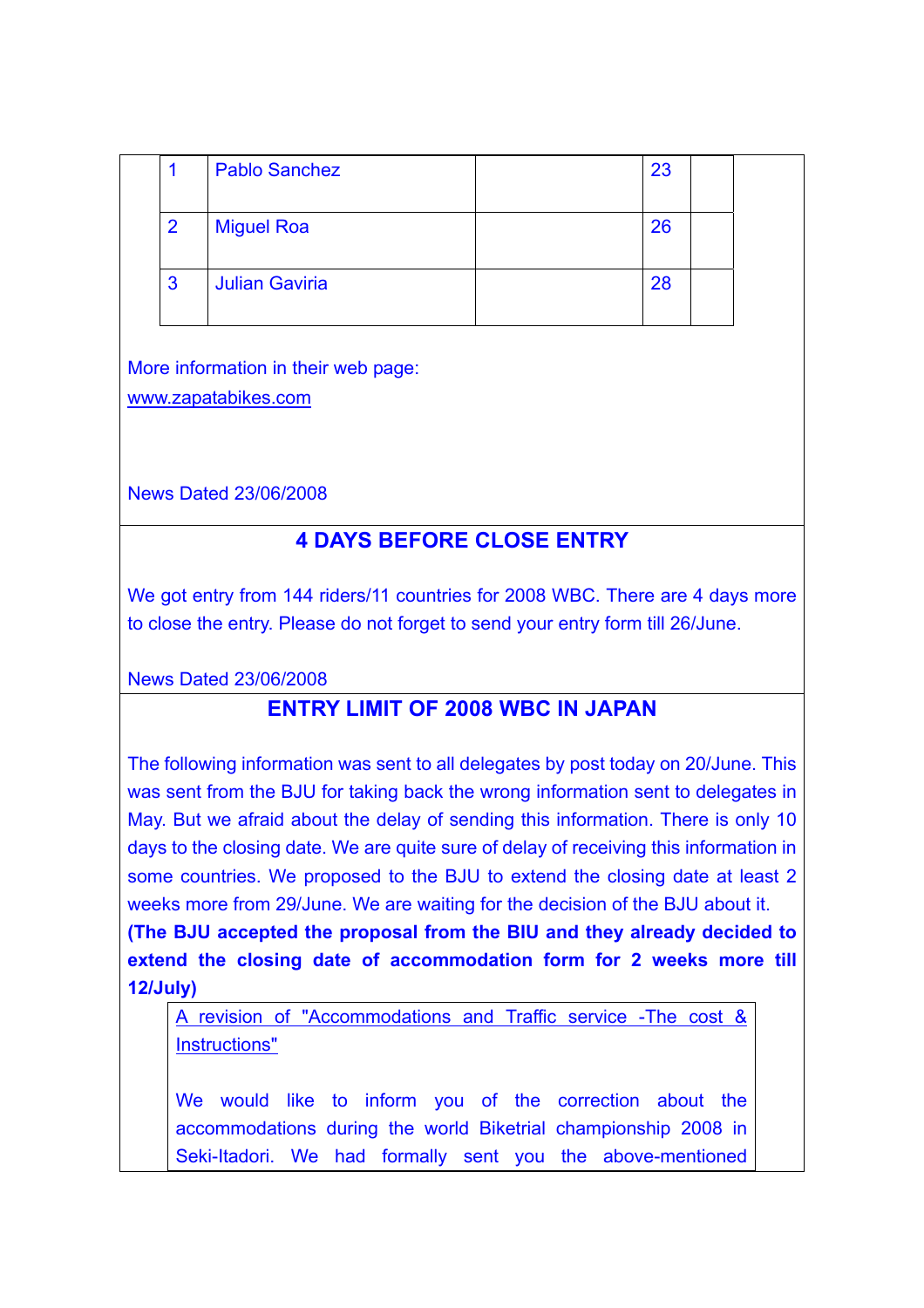announcement, which said that the maximum number of the participants including riders, minders, and officers is 100. It was incorrect information and we would like to make an amendment as follows... According to the BIU rule, the maximum number of the pilots from foreign countries to participate in the BikeTrial World Championships 2008 in Seki-Itadori is 150 people a day. And we do not have any limitation of the number for arranging the accommodations. But due to the declining number of the host families in Seki-Itadori, we have difficulties arranging home staying without enough preparation. So we would like you to inform us beforehand, the number of the riders, minders, and officers of your delegation who are willing to stay with the host family. Please send us the "Accommodation form" by June 29, and we will make an arrangement of the accommodations. This deadline must be strictly kept if you need the official service of accommodations. For those who could not meet the deadline of the "Accommodation form", we are offering a list and the map of the hotels in Seki-city, so please make a reservation and arrangement of the transportation to the hotel on your own. The day of the competitions, we offer the bus transportation service to pick the participants up at the hotels in the morning, so to arrive on time to Seki-Itadori. Thank you very much for your corporation, in advance.

News Dated 20/06/2008

# **COMMENT FROM ANNA**

We send BIU information CD and stamps of WBMC to delegates some weeks ago. And today we received a comment from Anna (Biketrial Slovak) about the special stamps made by China post office for Gin Mao 2008 WBMC as follows.

> We received your perfect advertising brochure from Jin Mao World BikeTrial Master Cup with the stamps. It is very, very nice. We show this brochure our colleagues and everybody is impressed by your work. Thank you very much for that. We wish you good luck and many events as perfect as in Shanghai.

Sincerely yours,

Anna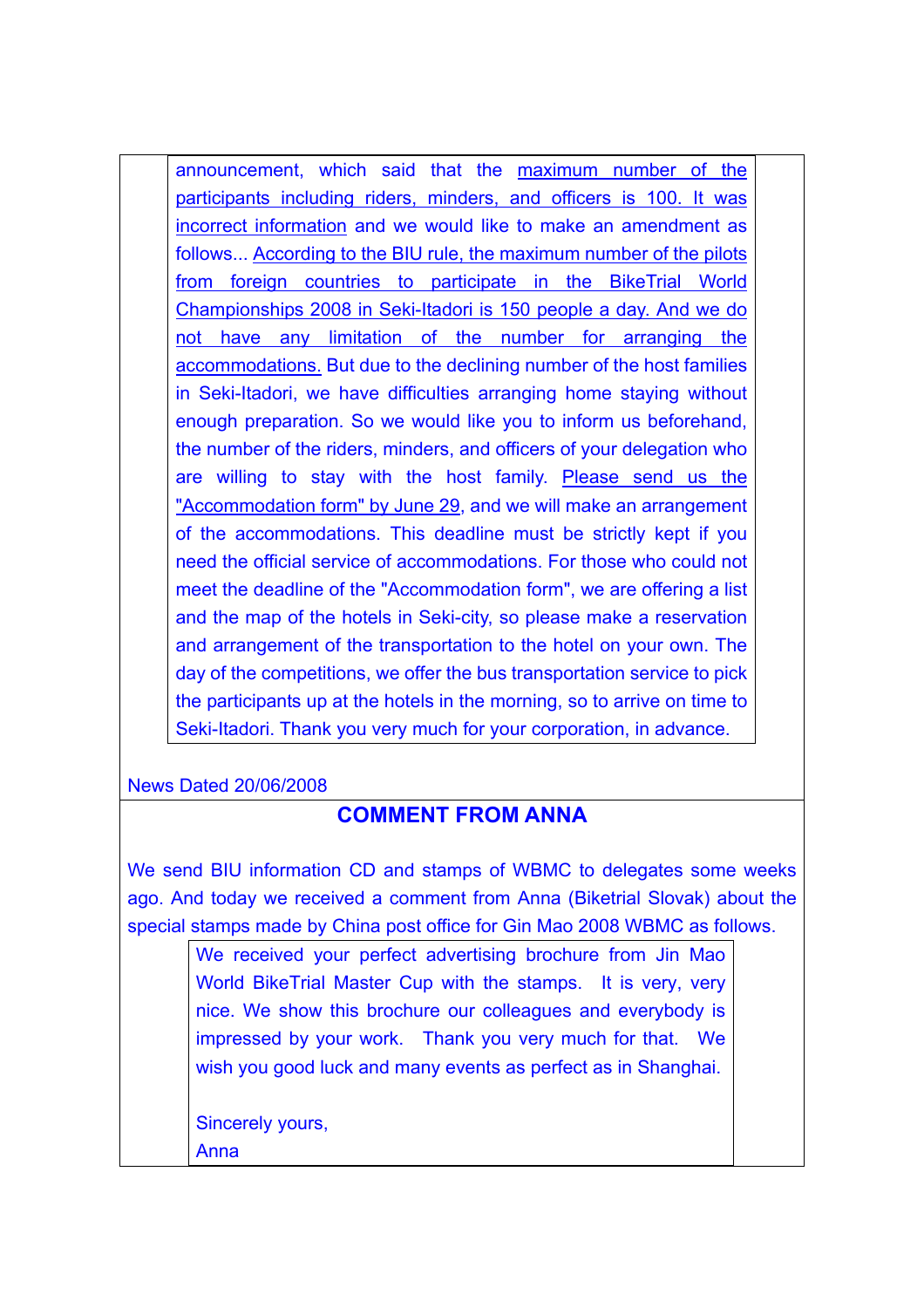We are glad to see 2 Slovakian riders in the stamps. That is great and that means you gave us a lot of support for success of the event. Thank you for your cooperation for the event.

News Dated 20/06/2008

# **TRIALSWORX**

Whistler Crankworx Mountain Bike Festival will be held on 15-16/August in Canada. And a Biketrial competition "TRIALSWORX" will be held as a part of the cycle events and under the Canadian Pacific Trials Association. The Whistler Biketrial competition is the biggest event in North America. The venue is the best little village in the world and home of the 2010 Winter Olympics. Please check it with below webpage.

www.baiabros.com/trialsworx

News Dated 20/06/2008

## **WEBPAGE OF BIKETRIAL CHINA**

We got information from Jason about he put some BIU news on his webpage below. Thanks Jason.

http://www.xbreaker.com/ArticleShow.asp?ArticleID=2184

News Dated 20/06/2008

# **REPORT FROM SINGAPORE**

Biketrial Singapore (Walton) had talk with Singapore Sport Council (Kelven and Belwn) after he returned from WBMC in Shanghai. Following is his report.

We are talking about APBC and also some other events in conjunction towards the 2010 youth Olympic games in Singapore. I have also went up to Malaysia and seen a few location suitable for competition and done a few clinics, I will submit a report next week after national rd 2 this week end.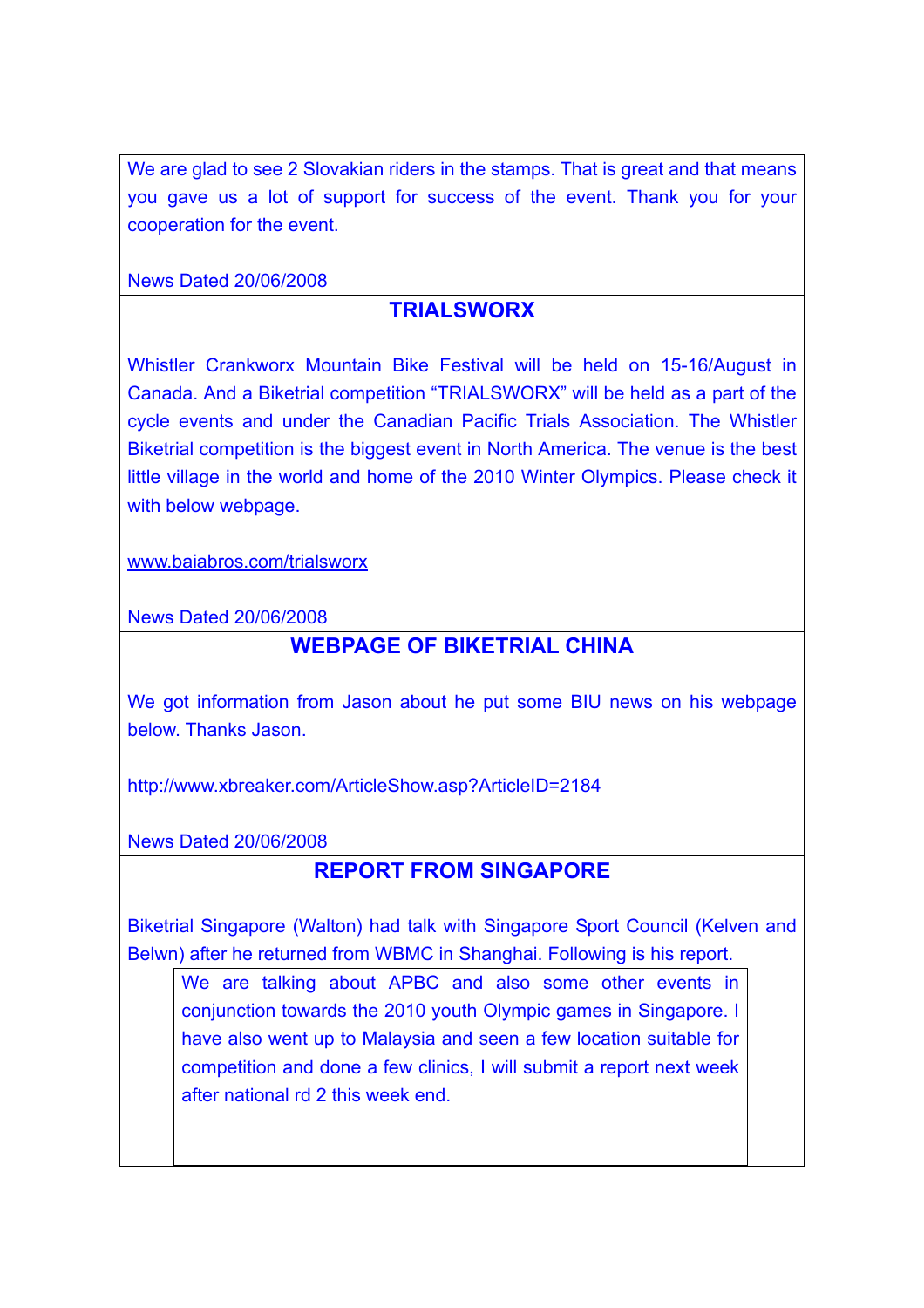Malaysia has some great support in the growth of this new sport in their country and we will be working with them closely in weeks to come to find out the possibilities of making Malaysia National championship for 10 or so riders and eventually Asia pacific competition. Will keep you up dated.

**regards** 

**Walton** 

### News Dated 19/06/2008

## **RESIGNED THE OFFICIAL**

We informed you about Mr. Hirano left the post of the section coordinator of WBC in Seki-Itadori event (He has been working for the organizer since 1992 to 2007) by the BIU news before. Actually he also said to the organizer about his resignation of vice president of honorary official member in the meeting on 9/April. But this was not agreed by the organizer and his name was kept in the list. This time on 18/June, Mr. Hirano sent his mail to the organizer to resign the post. He thinks the BIU president should not be in any organizer or not be in any side of organizer of WBC. And work just as the manager of WBC to check the events during the season. He also recommended to the organizer about Mr. Kiyoshi Terai (BJU president) is the right and the best person for the post.

News Dated 19/06/2008

# **BIKETRIAL CLASSIC IN SPAIN**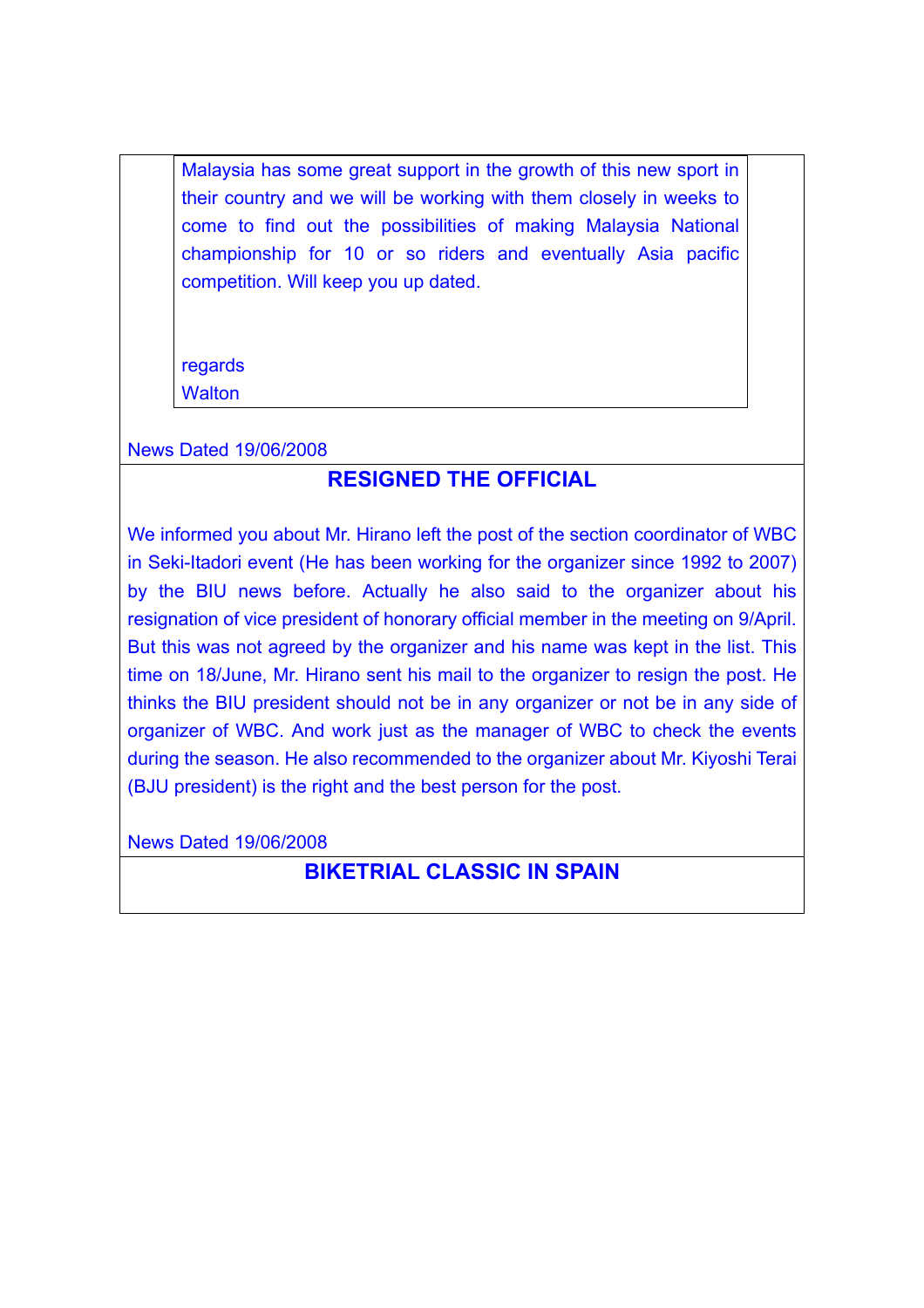

We got the latest information about Biketrial Classic from Joaquim Jou, the organizer of Biketrial classic. According to him, many riders in Biketrial legends like Marc Colomer, Andreu Codina, Jordi Tarrés, Joan Pons, Ot Pi, Cesar Cañas, etc., will take part. The event details as follows.

|              | Title of the event   I International Bike Trial Legends SFC      |
|--------------|------------------------------------------------------------------|
|              | Il Trial amb Bicicleta Clàssica Sant Feliu de Codines            |
| <b>Date</b>  | 13/July/2008                                                     |
| <b>Venue</b> | Sant Feliu de Codines. Barcelona. Spain                          |
| Entry        | The rider needs to send a fax to Motorcycles                     |
|              | Figueres fax nº 003493 8660817, with the personal                |
|              | details, telephone number and bicycle model.                     |
| Category     | The model of the bicycle will condition the category             |
|              | (year of construction) and the each of the rider. The            |
|              | rider will choose between to levels of sections.                 |
|              | $(1)$ PRE-79                                                     |
|              | Bicycles made before 1979. We admit modifications                |
|              | and externals components from 1970 to 1979.                      |
|              | Legend 40: riders more than 40 years old (sections<br>one level) |
|              | Sub 40: riders lees than 40 years old (two levels)               |
|              | $(2)$ 80 to 87                                                   |
|              | Bicycles made between 1980 and 1987.                             |
|              | Legend 30: riders more than 30 years old (two<br>levels)         |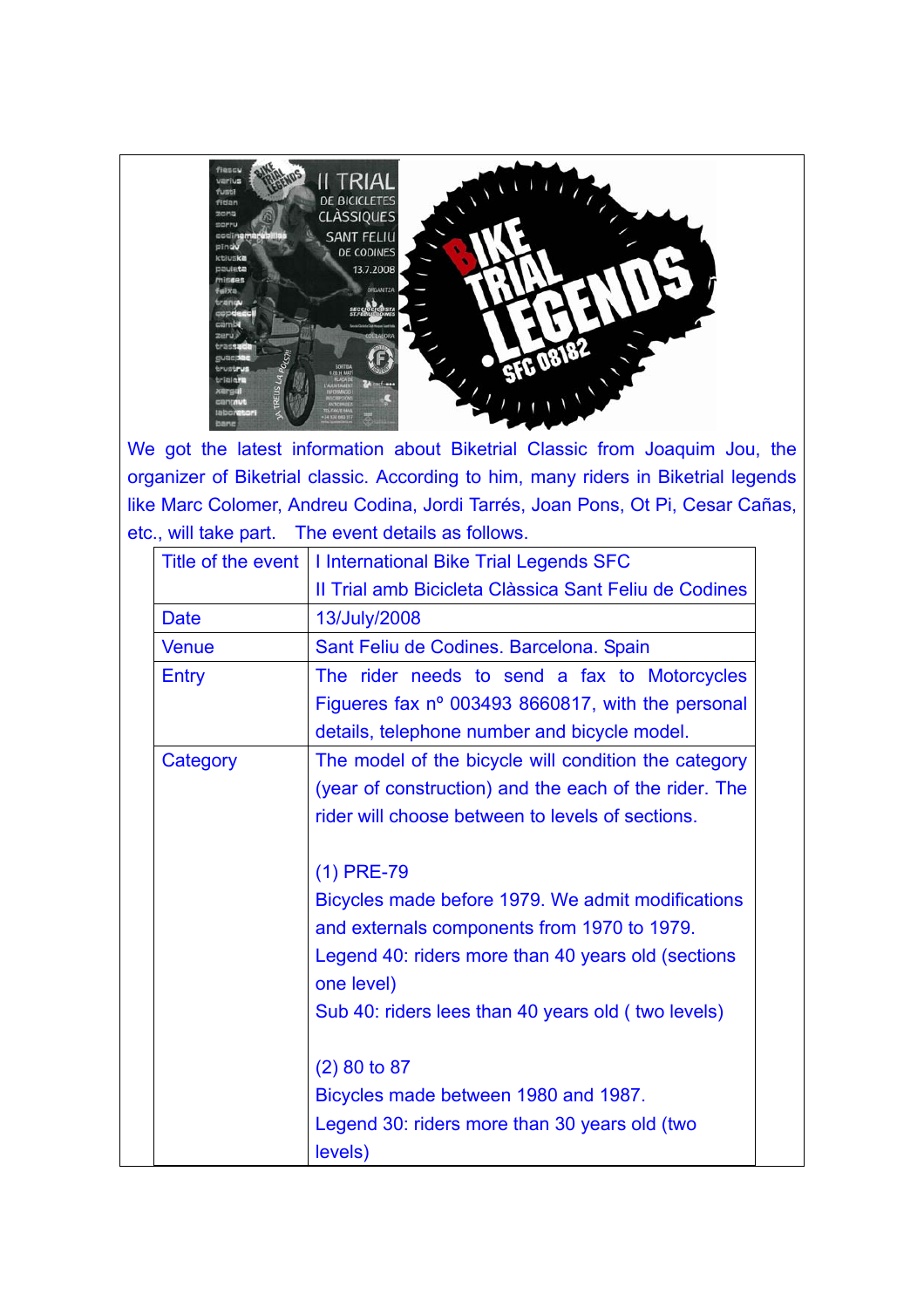|                    | Legend: riders lees than 30 years old (two levels)                |  |
|--------------------|-------------------------------------------------------------------|--|
|                    | $(3)$ Open                                                        |  |
|                    | All types of bicycles                                             |  |
|                    | Legend 30: riders more than 30 years old (two                     |  |
| levels)            |                                                                   |  |
|                    | Legend: riders lees than 30 years old (two levels)                |  |
| <b>Track</b>       | The circuit will have 10 kilometers, one lap with 20<br>sections. |  |
| <b>Information</b> | If you or someone need more information, please                   |  |
|                    | find attached my mobile telephone number 0034 610                 |  |
|                    | 56 37 46. Joaquim Jou                                             |  |
|                    | www.biketriallegends.com                                          |  |

### News Dated 19/06/2008

## **GENERAL SECRETARY OF THE BIU**

It been a long time since our general secretary Enric Rubio left the post by his personal reason. We need a new person for the post, because we are having problems especially for making official documents. So Mr. Hirano asked Mr. Marius Molla (president of BUE) to take the post provisionally. Marius has agreed it. The term will be from 01/July 2008 to 31/December 2008. Thanks a lot Marius.

News Dated 18/06/2008

# **BIKETRIAL IN MALAYSIA**

Our delegate in Malaysia Syarul made demonstration in Seremban, Negeri Sembilan for the Negeri Sembilan Youth Day. And Biketrial Singapore (Walton, Nelwin and Benjamin) helped it. Following is a part from Syarul.

I am trying to introduce the sport here and they have a good location for competition use. The Negeri Sembilan Sports Council Chairman asked me if I can make a Asia Pacific Round in Seremban. They are looking forward to see more riders from around the world to compete and also to have more local riders to be in the sport. I have suggested to the Chairman to make the location as a BikeTrial school for the locals and Walton was also there during the discussion. Furthermore,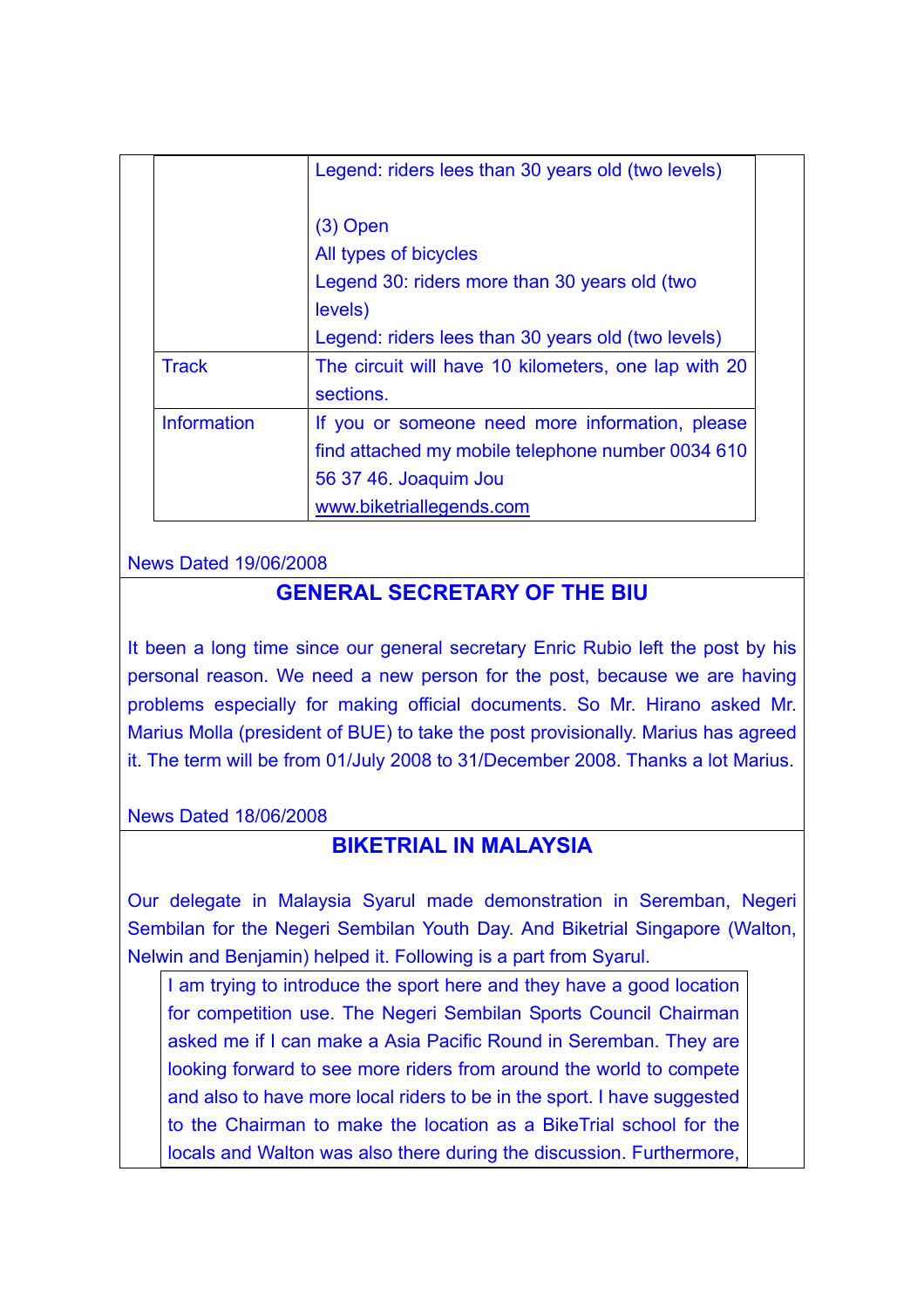I need to talk to Singapore BikeTrial to help me in this and one day I hope you (Hiro) can come over to Negeri Sembilan to check the place.

Syarul Nizam Shariff Race Director The Race Boy (SA0081587-T) www.theraceboy.com

+We design, We organize, You Race!+

Thanks for your news Syarul. That is fantastic!!! In the near future, we are sure to visit Malaysia. Any way, we think 2009 APBC can be hosted there if Biketrial Singapore can help it.

News Dated 18/06/2008

# **NEWS FROM BIKETRIAL CHINA**

Biketrial China did a demonstration on a TV program for help people from earthquake in China. And They received a certificate of appreciation from Red Cross Society of China. Following is the report from Jason.

On 14 June, shanghai riders have made a Biketrial demo with famous TV compere Zhu Zhen in Shanghai Dragon TV live broadcast program 《My hero》,for collect money to help building schools in earthquake area of China. This TV program is held by China Youth Development Roundation (CYDF) and Shanghai Media Group (SMG), will collect 500 million to build up new schools for children in earthquake area. Shanghai TV compere Zhu Zhen practice Biketrial hard and made an excellent performance with Shanghai riders together in the program .An 8 years old brave boy Mu Qing Cheng, who walking 2 days with his teacher and took care his younger classmates in the 8.0 earthquake, have more fun with the riders after the program. He tried to ride on a Monty 221Kamel for the 1st time and really done best to show his brave and sports talent. There are more little heroes in the earthquake attended the program, Lin Hao (9 years old) who save 2 classmates form the collapse classroom and Zhang Ji Wan(11 Years old)who carried his younger sister on back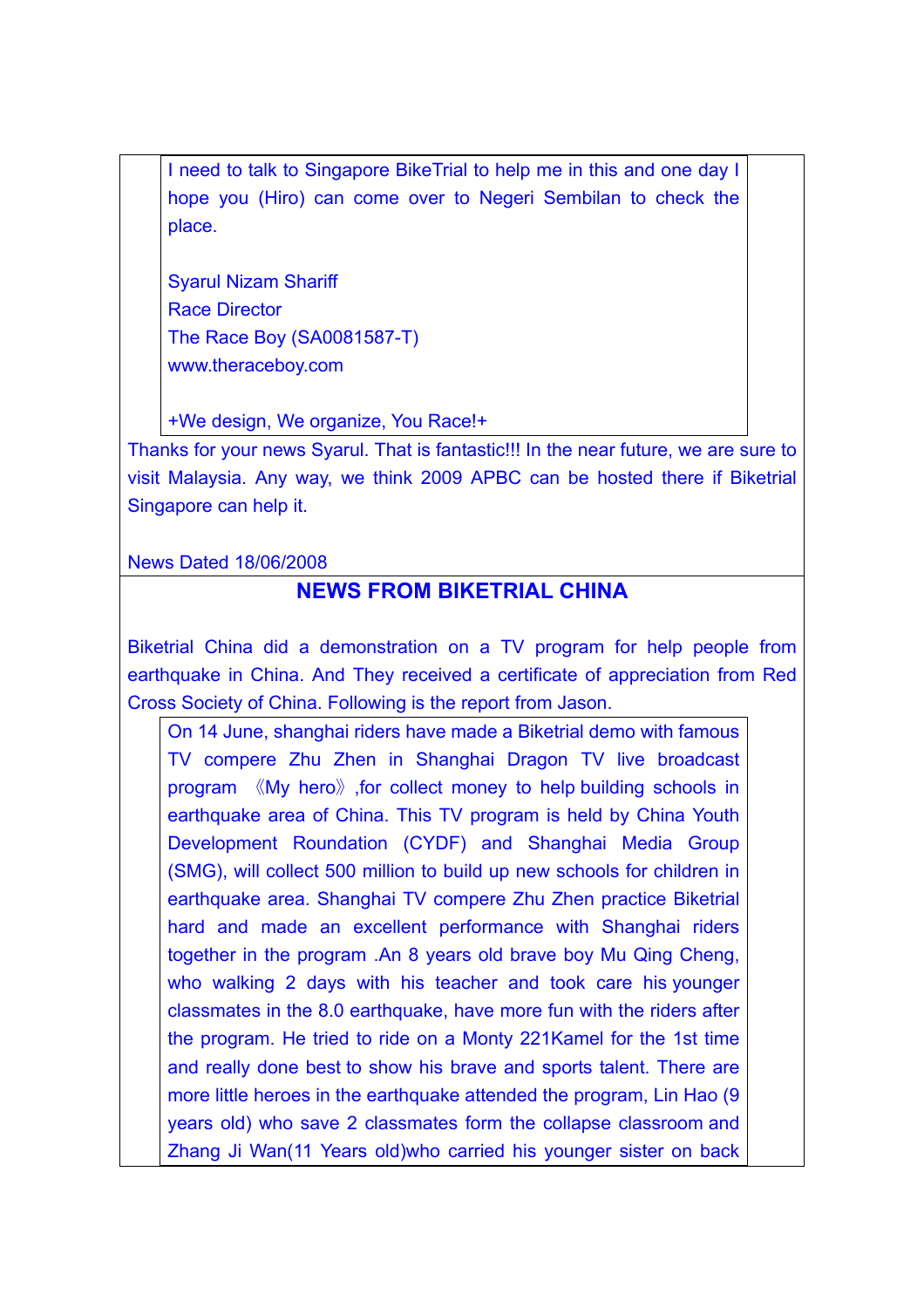

#### News Dated 16/06/2008

## **BIU/BAU APBC WILL REVIVE IN 2009**

Asia Pacific Biketrial Championship (APBC) has been dormancy since the last event held in 2006 in Singapore (SENTOSA) and in Japan (NIRASAKI). The event will be revived in the new place. The venue sponsor will be HONDA. The place will be "TWIN RINGS MOTEGI", an international circuit in Ibaraki Prefecture (east area of Japan. About 2 hours from NARITA airport. 1.5 hours from Tokyo city) where the WCT has been held every year there. The main sponsor will be WEIDER. They have already a lot of experience with motor sports and international events. The both sponsors already agreed to host APBC in 2009 (not officially yet but we are quite sure about this). As the BIU, we are expecting to have one more event in the other country in Asia. So we are going to approach to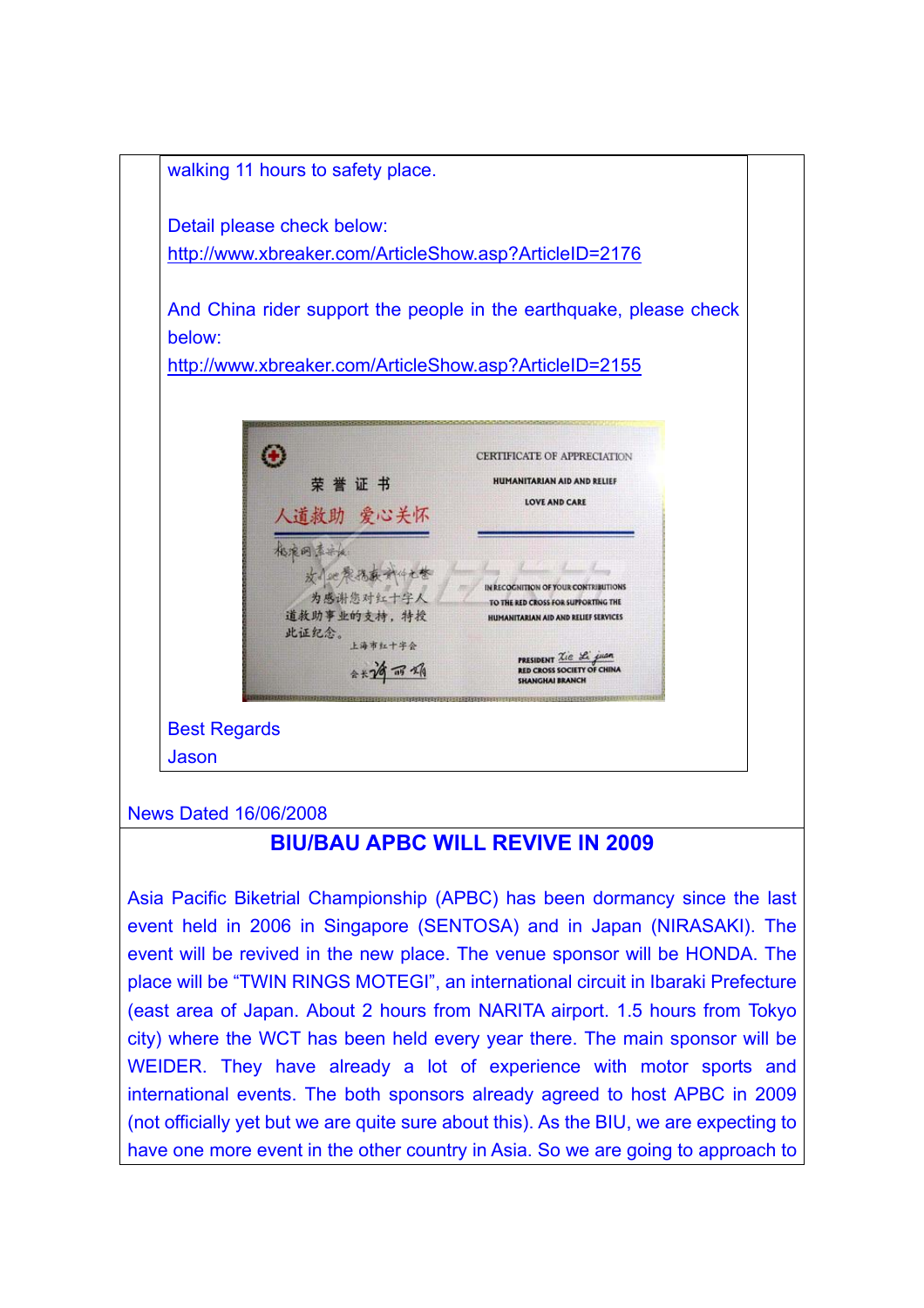Biketrial Singapore and Biketrial China for the matter.

### News Dated 14/06/2008

# **LECTURE ABOUT BIKETRIAL IN A BUSINESS SCHOOL**



By the request from a business school "HUMAN ACADEMY" in Yokohama City near to Tokyo city, Mr. Hirano as an official of the BIU did his lecture in the class. It is one of the most famous business schools in Japan. They have many affiliated schools in prefectures like Hokkaido, Miyagi, Tokyo, Kanagawa, Shizuoka, Aichi, Osaka, Hyogo, Hiroshima, Fukuoka and Okinawa. The lecture was about 2 hours for the students who learning about sports business there.

#### News Dated 13/06/2008

## **MEETING IN TOKYO**



The BIU had meeting with the BJU and Mr. Sato, the chef of the Tokyo branch of a ski resort developing company in the north area of Japan. We confirmed our working plan and decided to start action for 2009 WBC in Japan. The BIU will visit the venue next October and we will introduce Biketrial sport to the town by opening a riding school for kids, and make a demonstration for the people there. More details about the project will be announced to delegates and others in "2008 BIU conference" on 22/August in Seki-Itadori.

News Dated 13/06/2008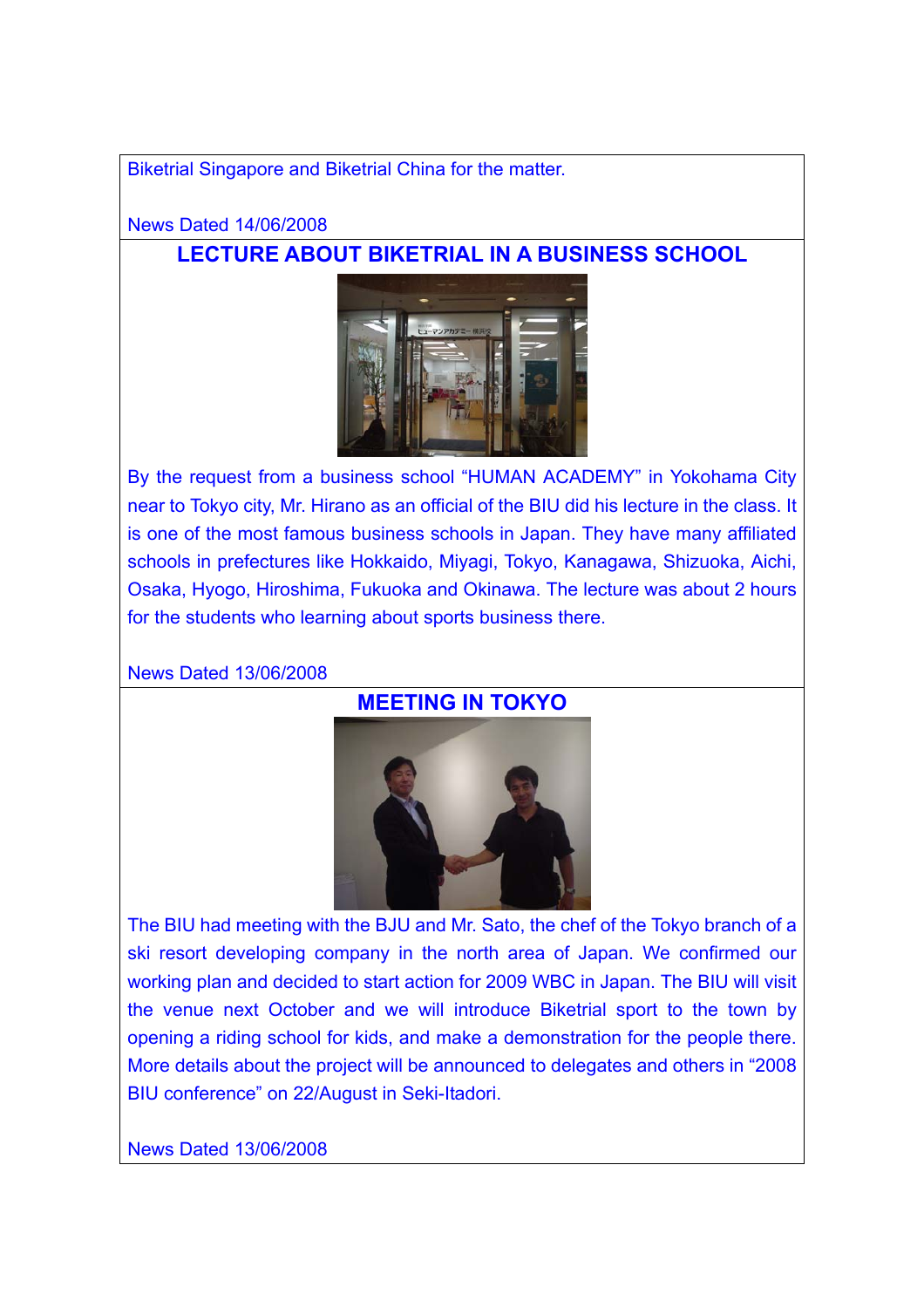# **BIKETRIAL ASIA UNION**

The BIU started promotion of Biketrial in Singapore in 1997. Now they grew up and became a hub country in Asia. As you know they already started to help Malaysia and now also Indonesia. We are going to inform you about a mail from Indonesia.

Trials is new sport bike in Indonesia, so, rider is very difficult to find. I would inform about your interesting in rider community Indonesia like www.sepedaku.com. I'm interesting in trials, and I would like to introduce trials in Indonesia. I will write a book about "Introducing Trials" and supported by Ryan Leech (Well known trials rider in the world). The store like Attitudebikes specialist in trials bike is very difficult to find too, because demand of trials bike isn't good in Indonesia. In my plan, I would like to open the store like Attitudes bike, but can you support this?

Edi S. Mulyanta

And following is the answer from Biketrial Singapore.

Yes of course, BikeTrial Singapore, BikeTrial Asia Union are all base in Singapore, so is AttitudeBike and we all work hand in hand in the promotional of the sport BikeTrial in Asia, especially new countries that wants to start BikeTrial. We are currently working with Malaysia at the moment to promote the sport there. I will check out the website you gave me and we shall see how we can start up something in Indonesia. We will as much as our ability can support to you and the growth of sport in your country. hope to hear from you soon

Walton Seah President BikeTrial Singapore

Thanks a lot Walton. We hope our sport spread in Asia step by step.

News Dated 11/06/2008

# **CAMPING IN FRANCE**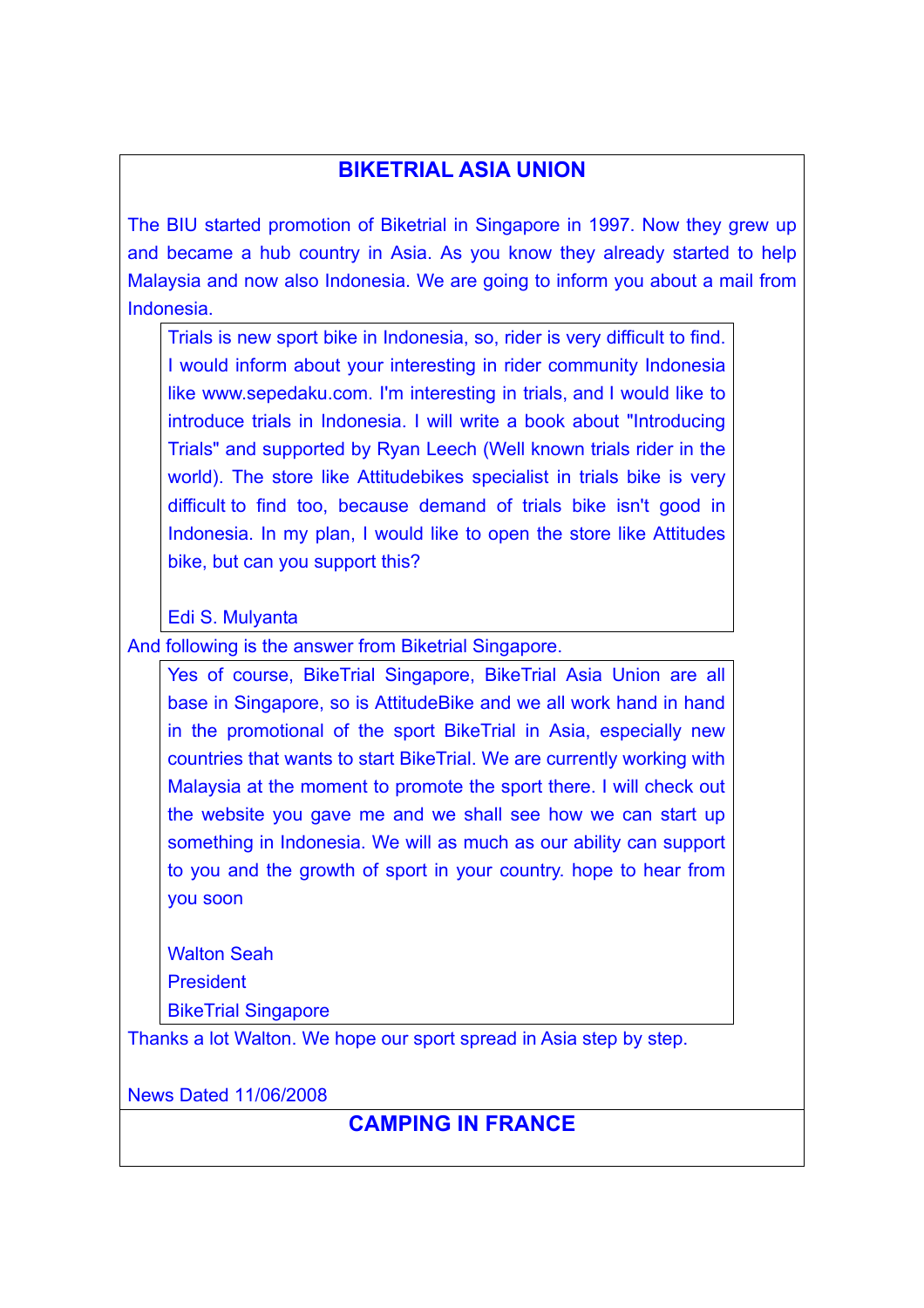In the information of the organizer, it was written as follows.

Wednesday, July the 30<sup>th:</sup> Campsite opening. Warning: no entry allowed before this day

But we asked about open the camp site at least from Tuesday. Because we think that the most of participants in the Spanish round will take travel to French round on Monday (28/July) and we guess that they will arrive to the venue on Tuesday afternoon. Today we got answer from Jean-Luc about this matter and he wrote us that "The organizer informed me that the campsite will be open on Tuesday". Thanks a lot Jean-Luc.

News Dated 11/06/2008

# **BIU INFORMATION 002**

We sent "the BIU information 002" out to all delegates by post on 11/June. We hope you will receive it before 26/June, the deadline of entry for 2008 WBC.

News Dated 11/06/2008

# **2008 WBC IN FRANCE**

We got a massage from the Jean-Luc as follows.

Subject : WBC 08.Opening ceremony - FRANCE-

Dear all,

For administrative but also political reasons, I inform you that the opening ceremony of the French round will be made on Friday, 1° in August at 6:15 pm. We count on your understanding and on the presence all your teams. In advance, I thank you

Best regards, Jean-Luc CHEVALIER

News Dated 10/06/2008

# **2008 BIU CONFERENCE**

The BIU will hold 2008 BIU conference on Friday 22/August in Japan. The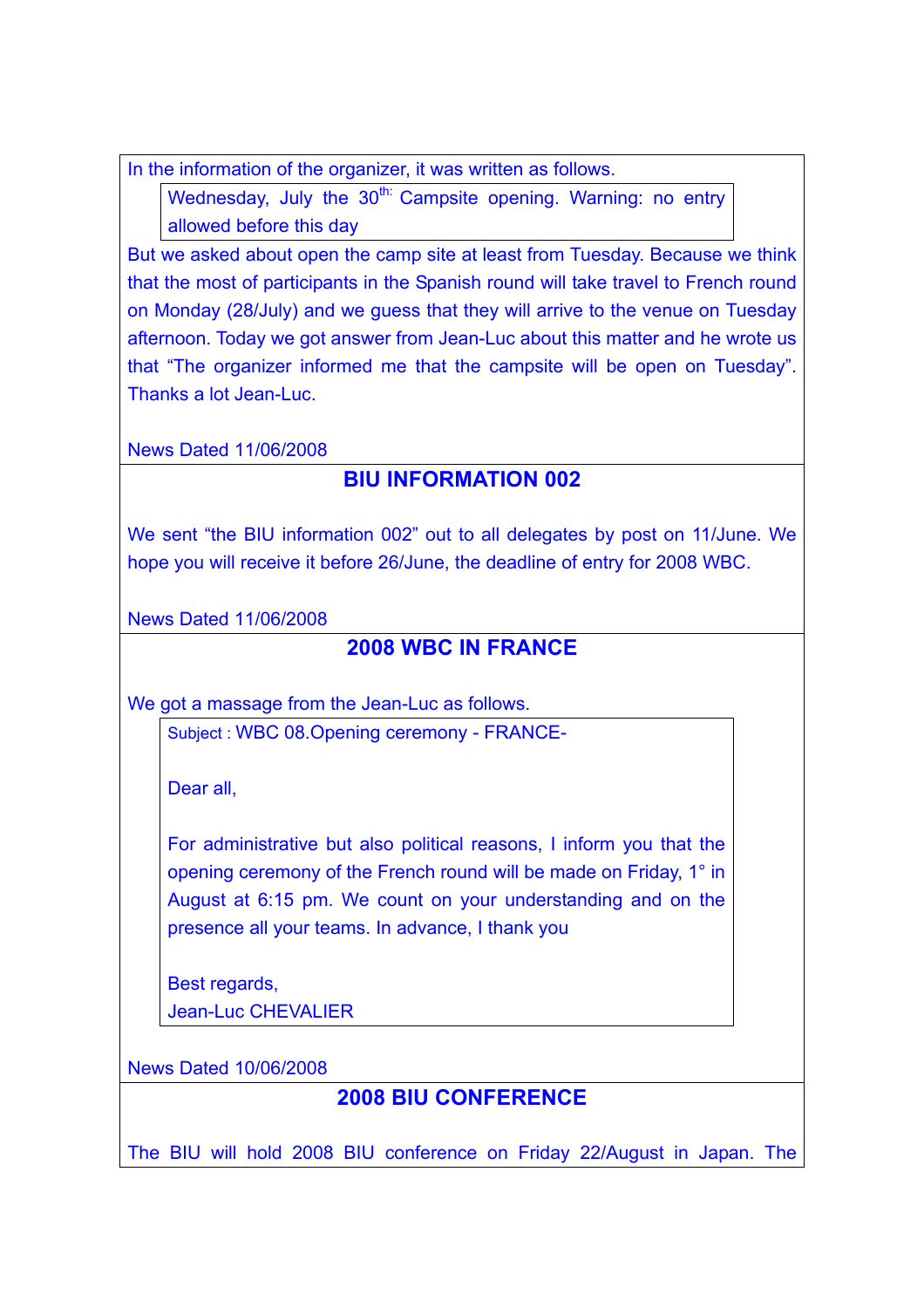agenda will be as follows.

(2) report of each country

(3) event calendar 2009

(4) discussion about rules

(5) other

About event calendar 2009, we will decide the provisional calendar of WBC in the conference. So the proposals for the events should be presented to the BIU before the conference. We are looking forward to meet you there.

News Dated 10/06/2008

# **MEETING IN TOKYO**

The BIU will have meeting for 2008 WBC and 2009 WBC with The BJU in Tokyo on 11 and 12/June.

News Dated 10/06/2008

# **2008 WBC IN JAPAN**

We got a massage from the BJU as follows.

Dear Delegate of each country

Hello. This is BIKETRIAL JAPAN UNION. We started from the homepage of the WBC2008 in Japan. The latest information of the WBC2008 in Japan will appear in this site. Please do not overlook information.

http://www.wbc2008.jp/eng/

In addition, We published the password to delegate. This password is for inquiries. Please ask from a homepage those who have some questions about a convention. The details are attached to an email.

user name: delegate password: wbcwbc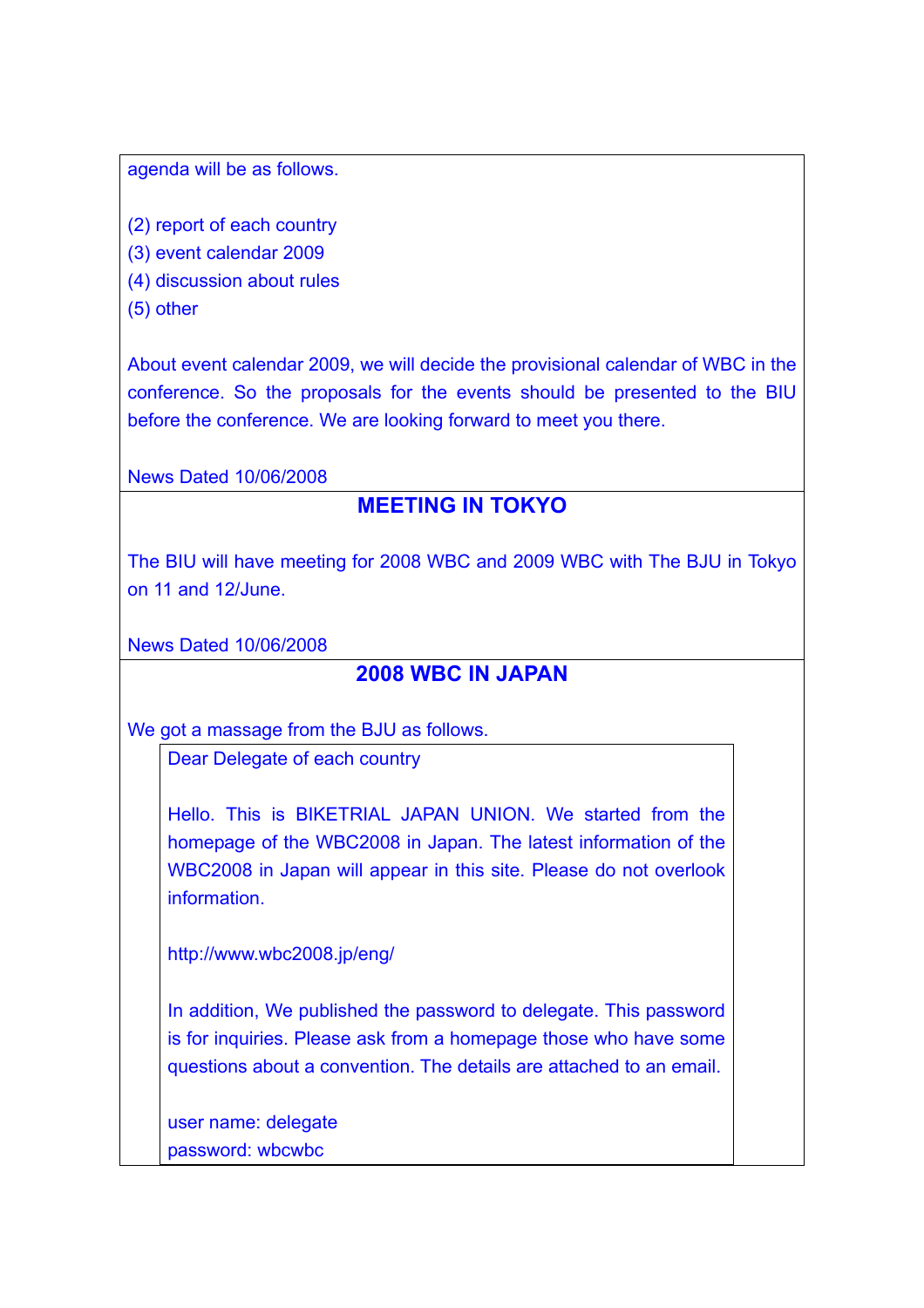News Dated 10/06/2008

## **2008 WBC**

We got entry from Colombia today. Last year, the best result in Colombian riders was  $11<sup>th</sup>$  place in Cadet by Manuel SOTO. And they got  $13<sup>th</sup>$  place in the ranking of Nation. For this year, 6 riders (5 in Senior and 1 in Junior) will take part Japan round. And 1 Senior rider Edowin AVILA will take Spanish round and French round. We hope their success in 2008 WBC.

News Dated 09/06/2008

# **EBU 2008 EUROPEAN BIKETRIAL CHAMPIONSHIP (EBC)**

2008 European Biketrial Championship was held in Aywaille , Belgium on 31/May – 1/June. 99 riders from 9 nations gathered in the venue. Mr. Libor Musil, the president of the EBU wrote us that the event was very well organized as an international event of EBU. The top 6 results of Elite class as follows.

Top 6 in Elite class:

| Pla.            | <b>Name</b>           | <b>Nation</b> | <b>Bike</b>         | P  |                  |
|-----------------|-----------------------|---------------|---------------------|----|------------------|
|                 | <b>BARTAK Peter</b>   | Slovakia      | <b>Monty</b>        | 20 | 11               |
| $\overline{2}$  | <b>SAVAGE Ben</b>     | <b>UK</b>     | <b>Diamond back</b> | 32 | 5                |
| $\mathbf{3}$    | <b>KOLAR Vaclav</b>   | <b>Czech</b>  | <b>Monty</b>        | 46 | $\boldsymbol{4}$ |
| $\overline{4}$  | <b>HAMPEL Michael</b> | Germany       | <b>Koxx</b>         | 54 | $\boldsymbol{4}$ |
| $5\phantom{1}$  | <b>BRUTON Andrei</b>  | <b>UK</b>     | Onza                | 55 | 5                |
| $6\phantom{1}6$ | <b>SIDLIK Jan</b>     | <b>Slivak</b> | <b>Monty</b>        | 70 | 2                |

You can check the results in the following web page.

www.eurobiketrial.com

And also you can check a short video in the following web page.

http://www.televesdre.eu/site/index.php?iddet=2202&id\_surf=&idcat=115&quellePage=999&surf\_lang=fr&id\_menu=115

News Dated 05/06/2008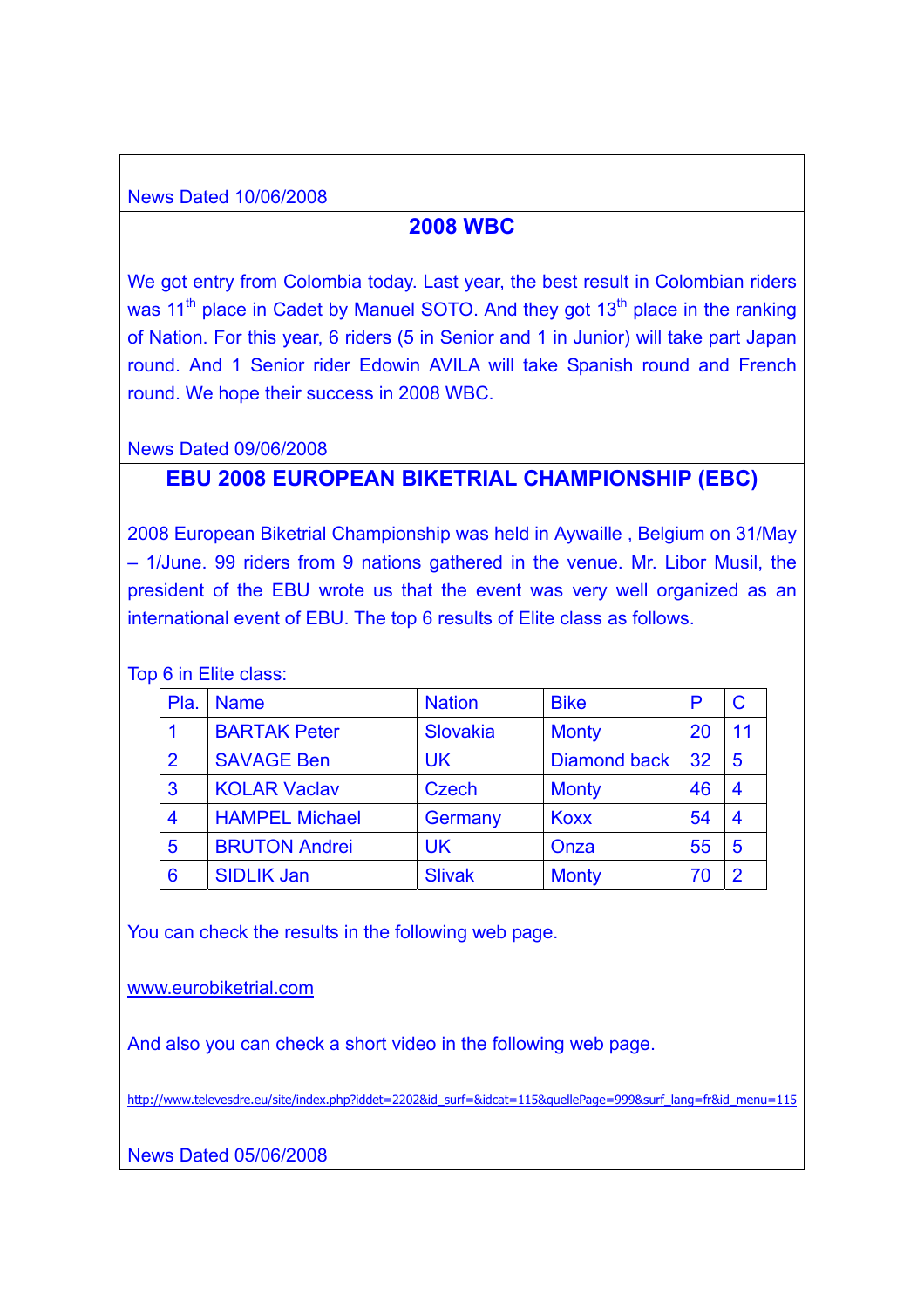### EBU DELEGATE IN FINLAND

We got the news from the EBU that Mr. Sami Kimalainen has resigned the delegate post of Finland for EBU a week ago. And Mr. Olli Sinivaara will take the delegate post for EBU. The BIU will also accept this person as our new delegate of Finland. We have not got personal details yet. So when we received it form Olli, we will change our list and records.

#### News Dated 05/06/2008

### THE FIRST ENTRY FROM AUSTRALIA

We got the first entry for the 2008 WBC from Rod (Biketrial Australia) on 4/June. According to Rod, "the rider, Jack Mullay is one of the best 20" Biketrial riders in Australia. Jack lives in Queensland which is in the northern part of Australia, I am in the south, so I do not see him often. However, he is an excellent representative of our sport who helps to organize competitions in his State and always helps riders visiting his home State. Some of Jack's riding achievements are:-"

---3rd in two rounds of 2007 national series

---3rd overall 2007 national series,

---4th at 2007 national champs,

---3rd in Round 1 of 2008 series.

Thanks rod. It has been quite long time we have not seen Australian riders in the WBC. We are expecting for your rider's success in the WBC.

One thing. Rod has changed his contact details as follow, please change your records and use it when you make contact to him.

Biketrial Australia Rod Smith Address: 35 Greens Rd. Werribee Vic. 3030 Australia Phone: 61 3 9741 3507 mobile: 0414 643 120 email: info@biketrialsaustralia.com

News Dated 04/06/2008